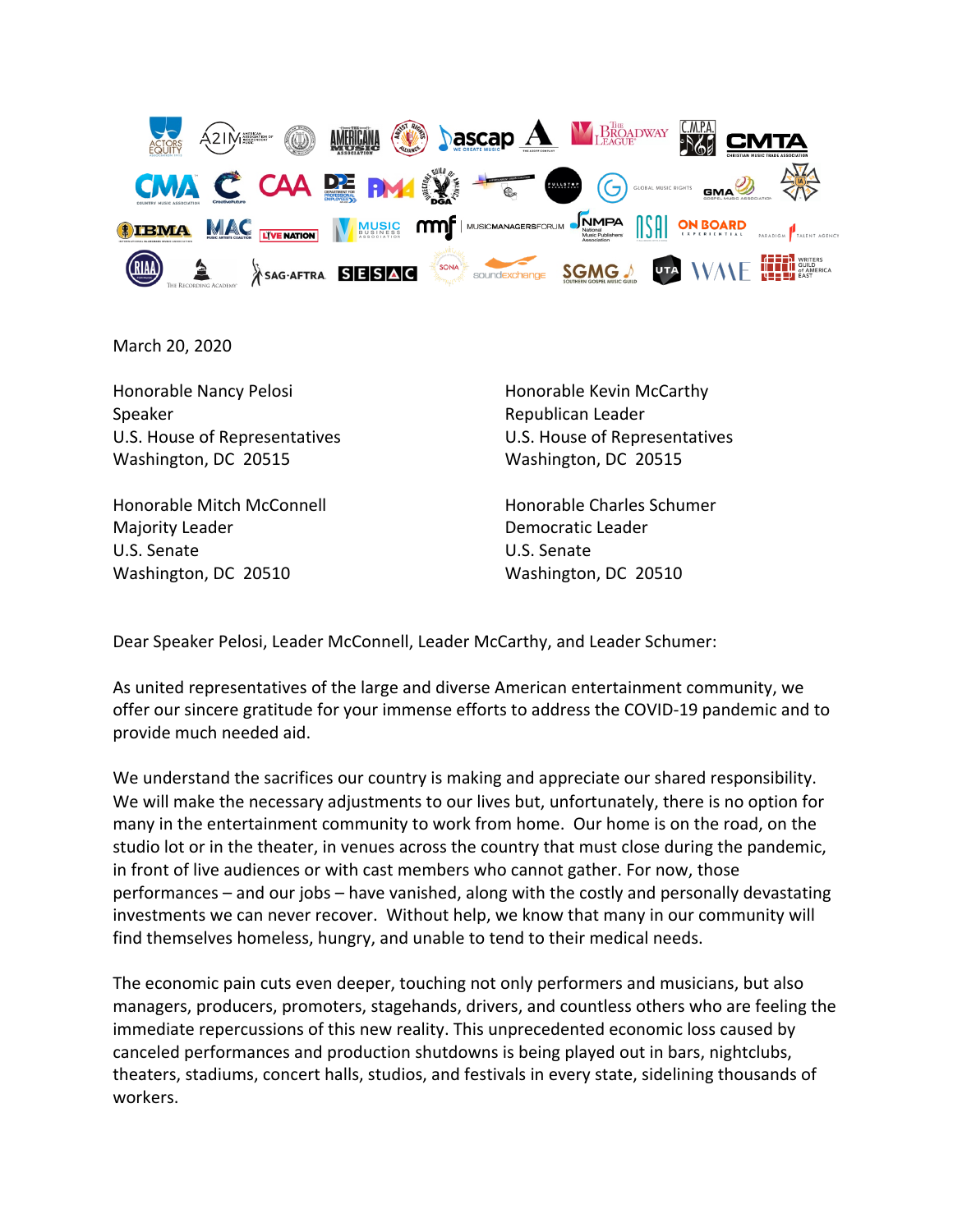The entertainment community will do what it can to support its members, but this moment calls for the unmatched capabilities of Congress. As you navigate the difficult path to providing necessary aid to distinct sectors of our economy, we ask that you specifically address the unique nature of our work. Payroll tax holidays, paid leave, and other typical assistance may never reach many in the entertainment community; in fact, direct financial aid remains one hopeful – and perhaps best - solution to replacing lost income and offering some semblance of economic sustainability.

We propose a similar benefit to the Emergency Paid Leave in Division C of HR 6201, along with emergency unemployment insurance access, available to those who cannot work due to a canceled performance or a production shut down. This fund and expanded unemployment insurance access and benefits would ensure that hundreds of thousands of families across the country can continue to pay rent, put food on the table, and care for their children during this public health emergency. In addition, we encourage you to be as inclusive as possible when crafting emergency paid leave, tax credits, and other programs – the unique nature of our industry means rules that require beneficiaries to have had a single, long-term employer will simply leave our entire workforce behind.

We all look forward to the end of this crisis. Certainly, entertainment will help us get through it. But we must take care of the many people in the American entertainment community who will help us heal, rebuild, and bring us back together, in public and in spirit.

Thank you very much.

Sincerely,

Actors' Equity

Alliance for Recorded Music (ARM)

American Association of Independent Music (A2IM)

American Federation of Musicians (AFM)

Americana Music Association

Artist Rights Alliance (ARA)

ASCAP

The Azoff Company

The Broadway League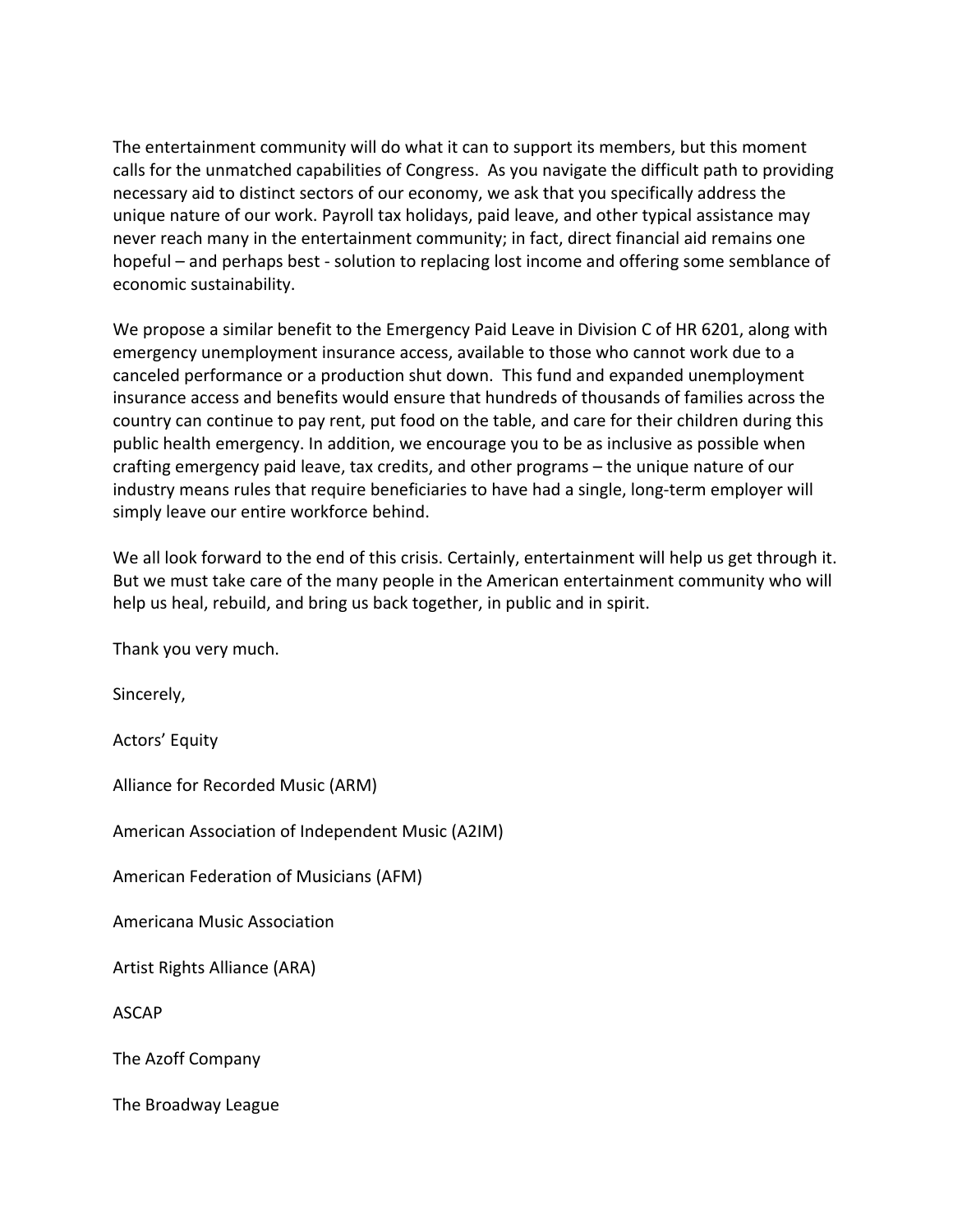California IATSE Council

Christian Music Trade Association (CMTA)

Church Music Publishers Association (CMPA)

Country Music Association (CMA)

Gospel Music Association (GMA)

CreativeFuture

Creative Artists Agency (CAA)

Department for Professional Employees, AFL-CIO (DPE)

Digital Media Association (DiMA)

Directors Guild of America (DGA)

Entertainment Union Coalition

Full Stop Management

Global Music Rights (GMR)

Gospel Music Association

Independent Music Professionals United (IMPU)

International Alliance of Theatrical Stage Employees (IATSE)

International Bluegrass Music Association (IBMA)

Live Nation

Music Artists Coalition (MAC)

Music Business Association (MusicBiz)

Music Managers Forum – US

Nashville Songwriters Association International (NSAI)